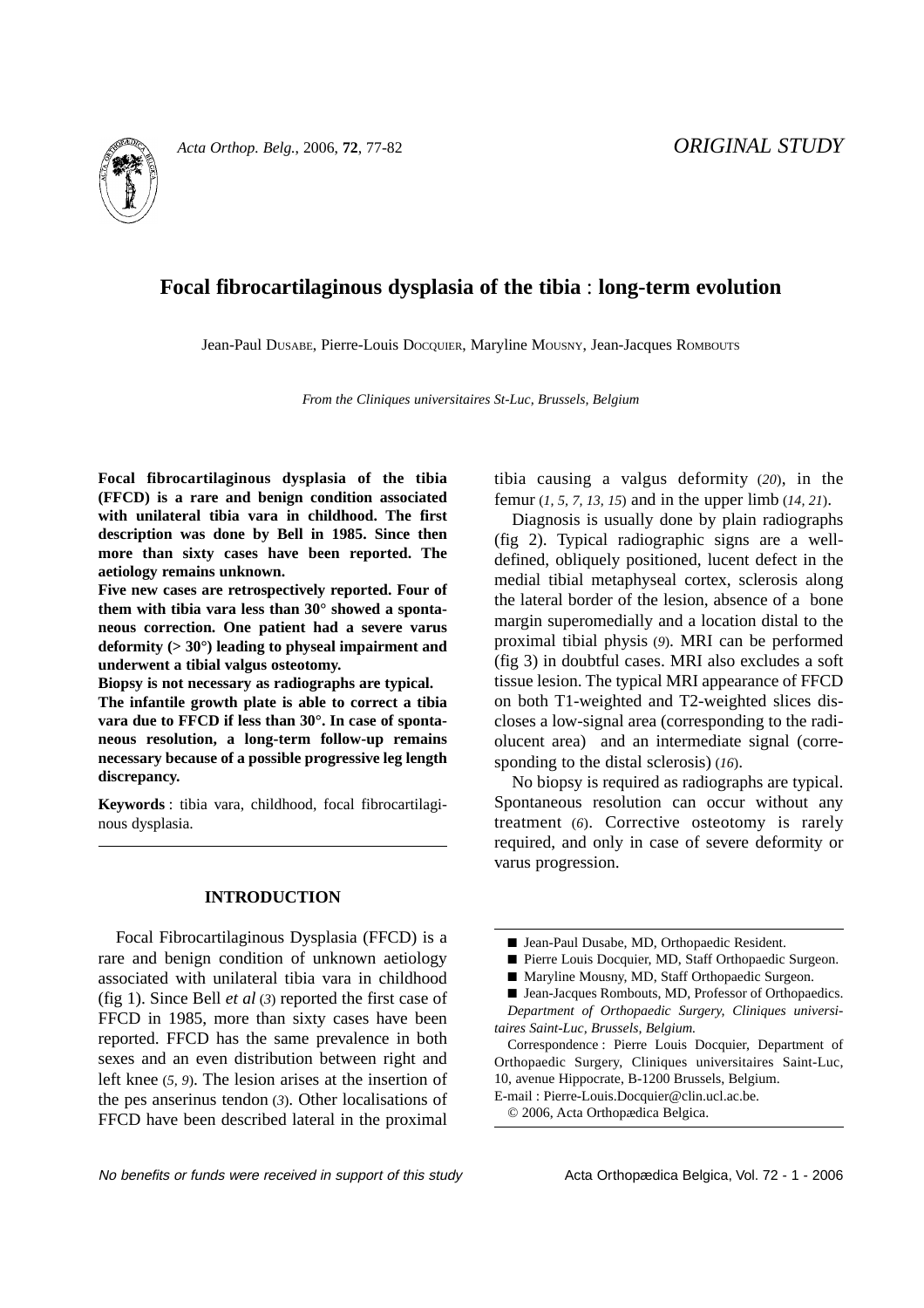

*Fig. 1.* — Clinical appearance of a 24-month-old girl with left tibial FFCD.

Recognition of FFCD is very important because it avoids biopsy or invasive treatment, as many case reports have shown (*5, 8-12, 14, 18*).

### **PATIENTS AND METHODS**

From 1991 to 2002, five infants (four girls and one boy) with FFCD were referred to our institution by their paediatricians or general practitioners (table I). The mean age at presentation was 24 months (range, 15 to 36 months). All these patients had progressive unilateral tibial bowing (fig 1). There was no side predominance. All infants were healthy and pain free. There was no history of trauma, infection or metabolic bone disease. No relevant family history was found. One was in breech presentation at birth and another remained a long-time in breech position but changed to a cephalic presentation at birth.

Diagnosis was obtained by plain radiography. MRI had been performed in only one case. No biopsy was performed.

No treatment was applied initially except for two patients (case 2 and 4). Case 4 was treated with valgus night splints. Case 2 presented with an uncommon radiographic appearance with physeal impairment (fig 4a). The typical picture of FFCD was present with a cortical defect in the medial tibial metaphysis, surrounded by sclerosis. But the varus deformity was so important (30°) that physeal involvement occurred with metaphyseal fragmentation consistent with secondary Blount's disease. At 27 months of age, a corrective



*Fig. 2.* — Typical radiographic picture of tibial FFCD : radiolucent area in the medial metaphysis (black arrow) surrounded by sclerosis (white arrows).

valgus osteotomy was performed with hypercorrection in order to protect the medial part of the physis (fig 4b).

Radiographic follow-up was performed with serial clinical examination and weight bearing goniometry.

Mean follow-up was 6.2 years (range, 1.2 to 14.6 years).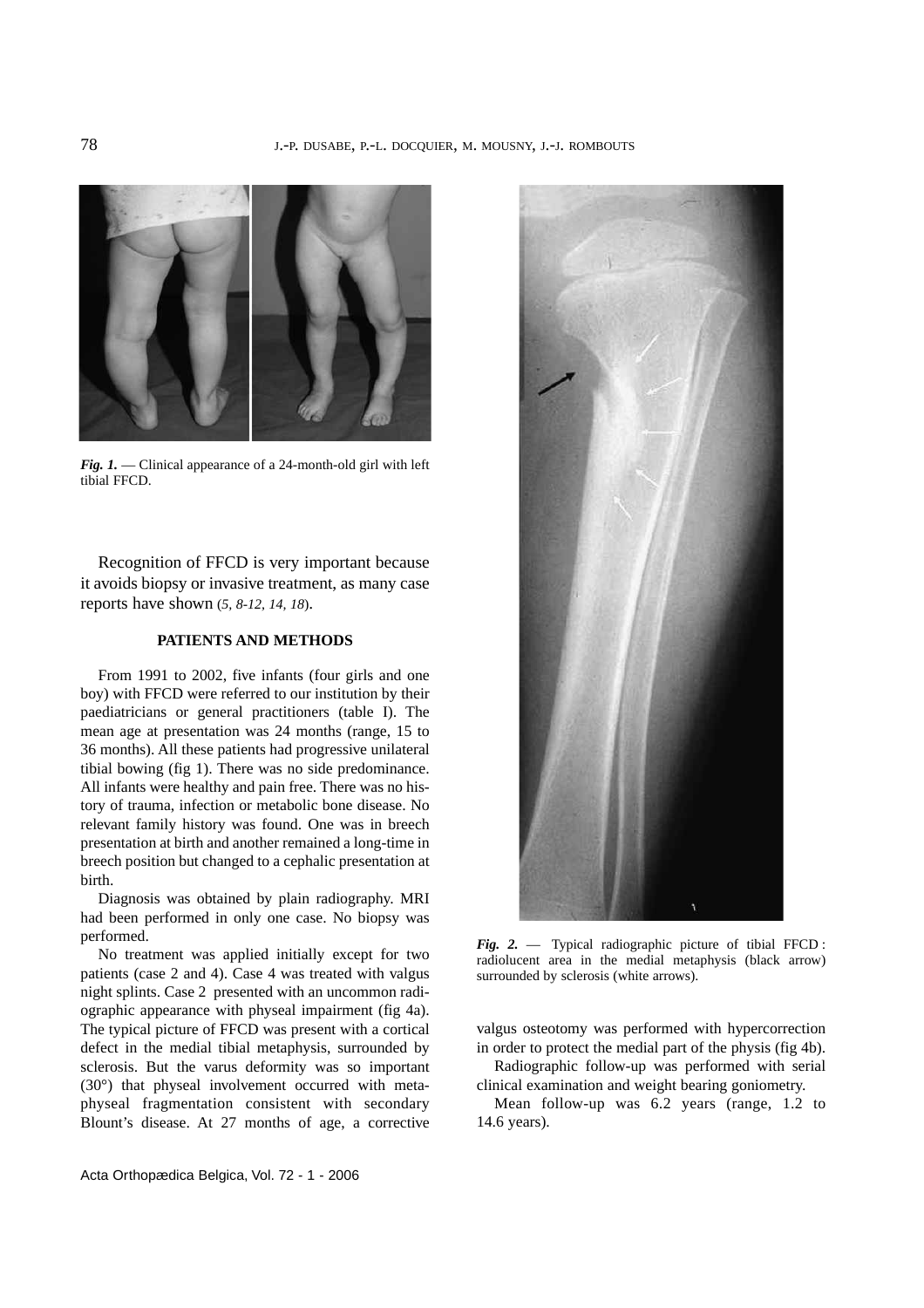

*Fig. 3.* — MRI aspect of tibial FFCD : T1-weighted slice shows a low signal corresponding to cortical lucency in the medial part of the metaphysis (arrows).

## **RESULTS**

The results are shown in table I. Four patients showed spontaneous improvement. Clinical and radiological examination showed progressive regression of the varus deformity after a mean of 26 months (range, 14 to 42 months). The cortical defect disappeared after a mean of 34 months (range, 14 to 65 months). At latest follow up, three children had a leg length discrepancy of 10 mm or more (10, 11 and 13 mm respectively).

Case 2 had been hypercorrected in order to protect the impaired medial physis. At latest follow-up



*Fig. 4.* — Atypical radiographic appearance of tibial FFCD. Radiolucent area in the medial metaphysis (large black arrow) surrounded by sclerosis (small black arrows). Impairment of the medial physis and fragmentation of the metaphysis (white arrow). 4-b : result 2 months after corrective valgus osteotomy showing healing of the metaphysis.

(4.8 years of age) the radiograph showed complete healing of the physis. The mechanical axis was still in valgus (10 degrees) and leg length discrepancy was 10 mm.

### **DISCUSSION**

FFCD is an uncommon and benign disorder that has been associated with unilateral tibia vara in childhood after walking age. Up to now no patient with bilateral involvement has been reported. The majority of case reports concern Caucasian children , but FFCD has also been described in Asian children (*7, 13*) and in black infants (*8*). Age at presentation in the lower extremity is from 3 months to 28 months (*5*), but in some cases the deformity was first noted at birth (*16*). In our series one girl was 36 months old at presentation (case 1). In the upper limb, age at presentation varies from 6 months to 4.8 years (*21*).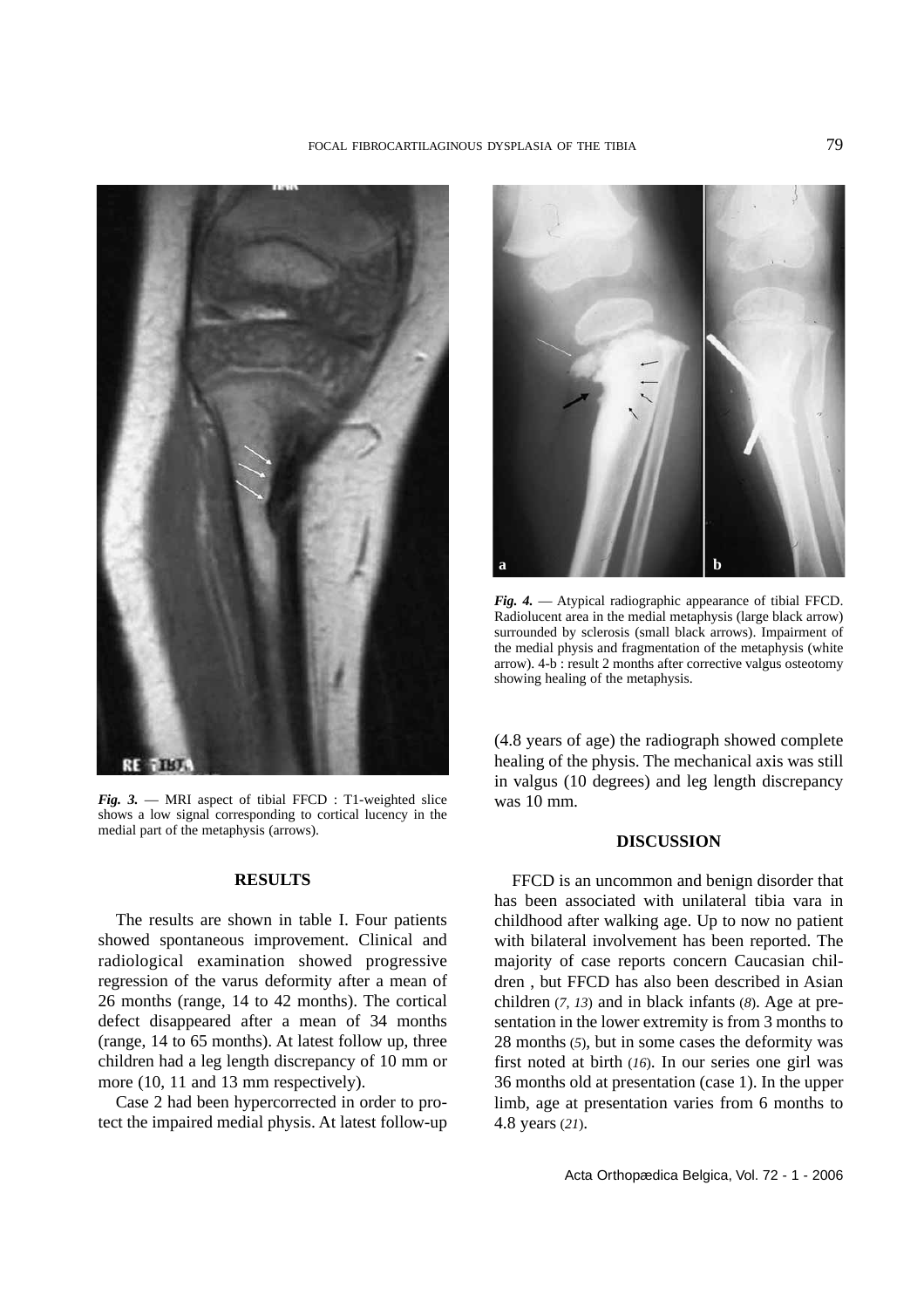| Case           | <b>Sex</b>   | Age at<br>presentation<br>(months) | Side         | <b>Initial Varus</b><br>deformity $(°)$<br>and $LLD$ (mm) | Treatment        | Age at latest<br>follow-up<br>(years) | Follow-up<br>(years) | Final<br>Varus/Valgus<br>deformity $(°)$<br>and LLD (mm) |
|----------------|--------------|------------------------------------|--------------|-----------------------------------------------------------|------------------|---------------------------------------|----------------------|----------------------------------------------------------|
|                | F            | 36 <sub>m</sub>                    | L            | $-VR:15^{\circ}$                                          | observation      | 17,6                                  | 14,6                 | $-VL: 2^{\circ}$<br>$-LLD:11$                            |
| 2              | $\mathbf{F}$ | $24 \text{ m}$                     | L            | $-VR:30^{\circ}$<br>$-LLD: 5$                             | valgus osteotomy | 4,8                                   | 2,8                  | $-VL:10^{\circ}$<br>$-LLD:10$                            |
| 3              | M            | 29 <sub>m</sub>                    | $\mathbb{R}$ | $-VR:19^\circ$<br>$-LLD:2$                                | observation      | 12                                    | 9,6                  | $-VR : 0^{\circ}$<br>$-LLD: 8*$                          |
| $\overline{4}$ | F            | 15 <sub>m</sub>                    | L            | $-VR:22^{\circ}$                                          | night splints    | 4,2                                   | 2,9                  | $-VR:2^{\circ}$<br>$-LLD: 13$                            |
| 5              | F            | 17 <sub>m</sub>                    | $\mathbf R$  | $-VR:22^{\circ}$<br>$-LLD:4$                              | observation      | 2.6                                   | 1,2                  | $-VL:2^{\circ}$<br>$-LLD:3$                              |

Table I

 $(F = female, M = male, L = left, R = right, VR = varus, VL = valgus, LLD = leg length discrepancy, mm = millimeter, *affected$ side is longer than normal side).



*Fig. 5.* — Long-term evolution of a left tibial FFCD from the age of 3 to 17.5 years. Initial radiographic presentation at 36 months. Progressive healing (radiographs at 4.8 years, 6.1 years and 8.4 years). Final result at 17.5 years of age with persistence of a 11-mm leg length discrepancy due to tibial discrepancy.

Acta Orthopædica Belgica, Vol. 72 - 1 - 2006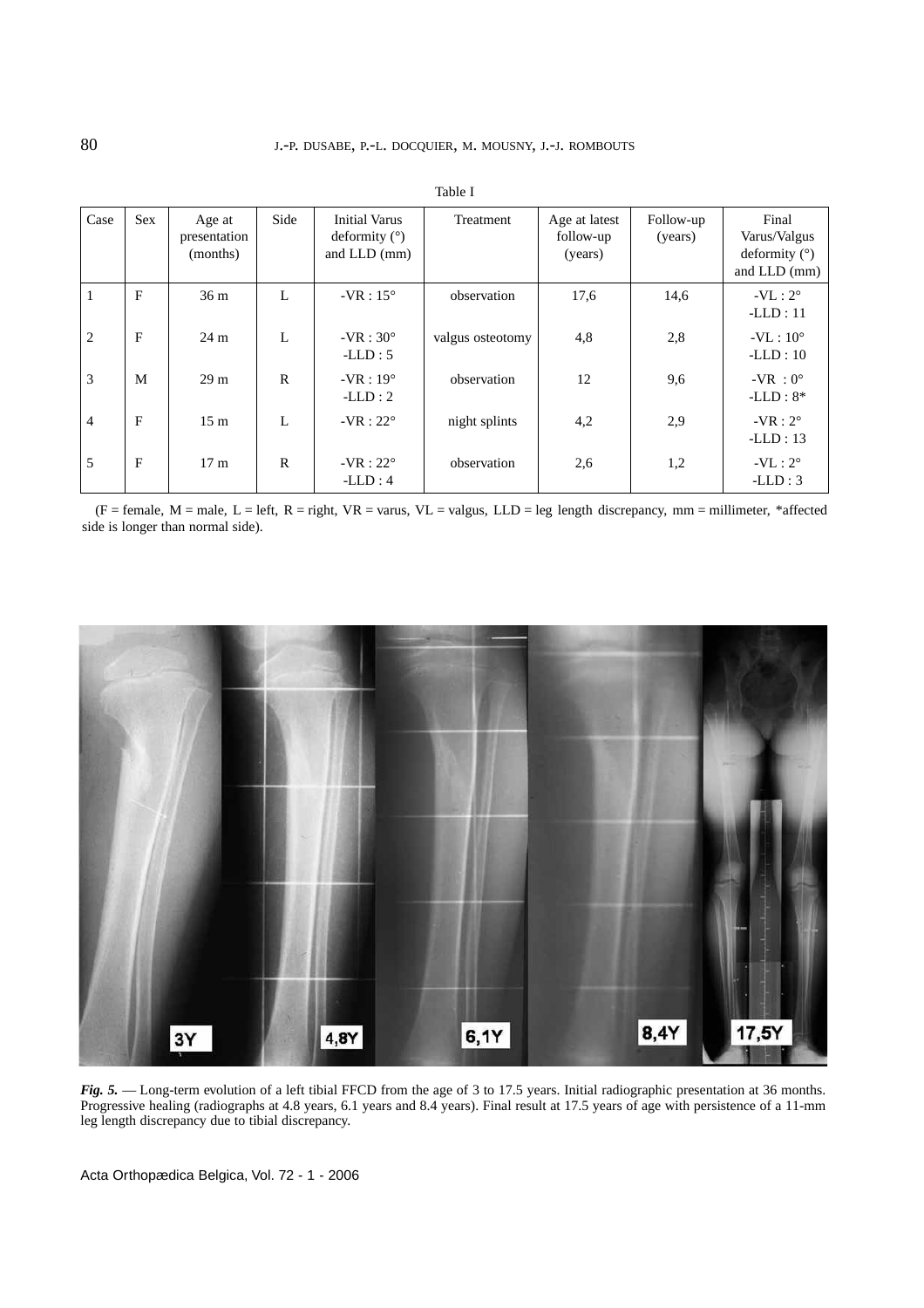Clinical features of tibial FFCD are painless unilateral tibia vara, medial tibial torsion usually accompanied by leg length discrepancy with limping or normal walking. Leg length inequality can be very significant up to 30 mm (*3, 17, 22*). In the upper limb 7.7 cm of limb length discrepancy has been reported (*14*). In most cases the deformity has increased both clinically and radiologically after diagnosis, probably because of weight bearing and force distribution imbalance (*8*). No fracture has been reported in association with FFCD in the lower limb but in the upper limb one patient presented with a non displaced fracture of the humerus through the maximal bowing area after a fall (*14*).

The pathogenesis of FFCD remains unknown. Bell *et al* (*3*) theorized that a failure of differentiation of the mesenchymal anlage in the area of the pes anserinus and the persistence of a focus of fibrocartilage could hamper the growth on the medial aspect of the proximal tibia. This is not applicable in cases of FFCD without abnormal tendon insertion as in the upper limb or femur (*14, 15*). Some authors thought that a focal area of fibrocartilage seems to act like a tether (15). Jouve *et al* (*11*) hypothesized that FFCD is a pathology of the pes anserinus insertion which interferes with its physiological migration during growth by creating a pseudo-epiphysiodesis. Langenskiöld suggested that trauma during delivery could be a predisposing factor by causing necrosis of the medial part of the physis (*22*).

A full 99m Technetium body scan performed by Albiñana *et al* in three cases revealed a mild reactive lesion in the proximal tibia (*1*) whereas Jouve *et al* did not find any abnormality in one case (*11*).

In most of the reported cases of FFCD a biopsy was performed either during corrective osteotomy or by needle biopsy for diagnostic reasons. There were various histopathological findings : dense fibrous and/or hyaline cartilaginous tissue or a combination of both (*5, 17, 22*). Paucicellular areas of the lesion were composed of dense fibrous and cellular areas of fibrocartilage (*7*, *13, 18*). A biopsy is no longer recommended. Kim *et al* (*13*) found that histopathology of individual cases was very different, suggesting that the condition is evolutionary. They proposed to rename FFCD "subperiosteal fibrocartilaginous pseudotumor of long bone". Beaty and Barret reported four cases of unilateral deformity of the distal femur caused by a focal fibrous tether of which a biopsy showed the presence of fibrous elements only (*2*).

Differential diagnosis of FFCD of the tibia includes several conditions such as Blount's disease, benign tumours (chondroma, chondromyxoid fibroma, eosinophilic granuloma, non-ossifying fibroma, lipoma, osteoid osteoma, fibrous dysplasia), fracture malunion, neurofibromatosis, Ollier's disease, osteomyelitis, rachitic tibia and trauma.

In 1985, Bell *et al* (*3*) described in their series a spontaneous resolution of FFCD. Conservative treatment has proved that tibia vara caused by FFCD can spontaneously resolve in 45% of cases (5). Observing the healing process of FFCD, Kariya *et al* (*12*) demonstrated that an infantile active growth plate of the proximal tibia is able to correct a varus deformity of up to 30°. In cases treated with osteotomy, peroneal nerve palsy (*1, 5*) and overcorrection to valgus deformity have been reported as a consequence of osteotomy (5). All authors recognize that surgical treatment can be avoided if there is no increasing deformity or excessive angular deformity at presentation. Radiographs and physical examination are recommended to evaluate the healing process. In all reported cases there has been no recurrence of the deformity either after corrective osteotomy or spontaneous resolution.

In our series we observed spontaneous resolution in four cases with tibia vara of less than 30°. Although a complete healing of the lesion was obtained, a leg length discrepancy persisted. According to our results we continue to abide by a conservative attitude but we recommend a longterm follow-up to skeletal maturity in order to assess a potential leg length discrepancy. In case of severe tibia vara ( $> 30^{\circ}$ ), a growth plate involvement can occur and renders surgery necessary.

### **REFERENCES**

**1. Albiñana J, Cuervo M, Certucha JA, Gonzalez-Mediero I, Abril JC.** Five additional cases of local fibrocartilaginous dysplasia. *J Pediatr Orthop* 1997 ; 6-B : 52- 55.

Acta Orthopædica Belgica, Vol. 72 - 1 - 2006